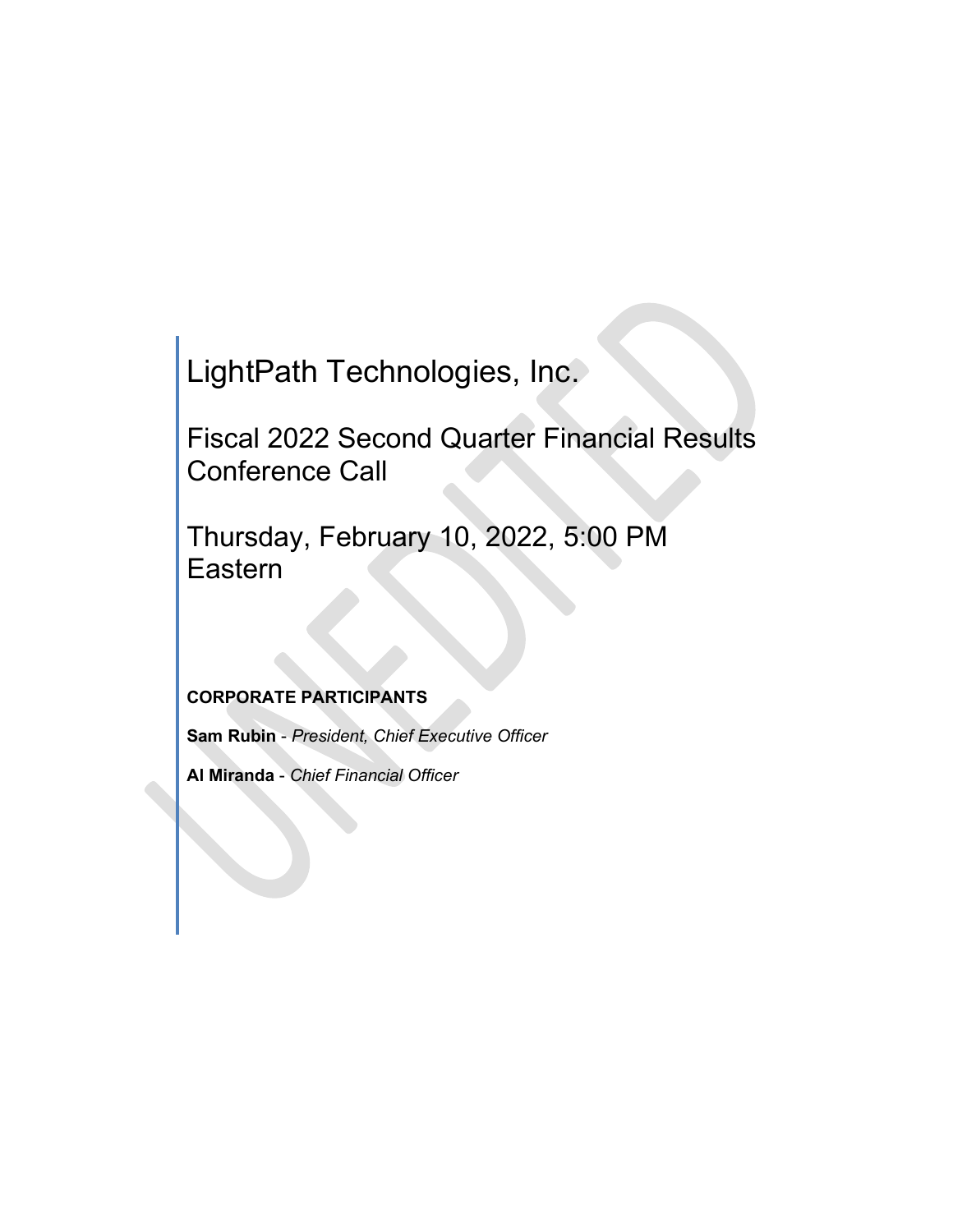### **PRESENTATION**

#### **Operator**

Good afternoon, everyone and welcome to the LightPath Technologies Fiscal 2022 Second Quarter Financial Results Conference Call. Please note this event is being recorded.

At this time, I'd like to turn the conference over to Al Miranda, Chief Financial Officer at LightPath Technologies. Please go ahead.

#### **Al Miranda**

Thank you. Good afternoon, everyone. Before we get started, I'd like to remind you that during the course of this conference call, the company will be making a number of forward-looking statements that are based on current expectations, involve various risks and uncertainties, including the impact of COVID-19 pandemic discussed in its periodic SEC filings.

Although the company believes that the assumptions underlying these statements are reasonable, any of them can be proven to be inaccurate, and there could be no assurances that the results would be realized. In addition, references may be made to certain non-generally accepted accounting principles or non-GAAP measures for which you should refer to the appropriate disclaimers and reconciliation in the company's SEC filings and press releases. Following the management's discussion, there will be a formal question and answer session open to participate on the call.

I would now like to turn the conference over to Sam Rubin, LightPath's, President and Chief Executive Officer.

#### **Sam Rubin**

Thank you, Al. Good afternoon to everyone, and welcome to LightPath Technologies fiscal 2022 second quarter financial results conference call. Our financial results press release was issued after the market closed today and posted at our corporate website.

The company's performance in the second quarter demonstrated significant progress in the expansion of our product portfolio and business development pipeline, as we have been successfully implementing our new strategic direction. Our new strategic direction, which we began rolling out approximately one year ago is delivering the intended results with the company transforming itself into a leading global partner for optical engineered solutions with a highly differentiated products platform as the foundation for the new LightPath.

At the same time, we are delivering with operational discipline as we invest in new growth opportunities. While the financial recovery of…for our existing operation takes longer than anticipated following the transition of our business in China. This transition pertains to the discovery in our fiscal 2021 fourth quarter of irregularities in our China operation, which after closer look turned out to be illegal activities by the management of our subsidiaries in that country, including the misappropriation of company money and the re-routing of customer orders to third parties, activities which we now know had been going on for a very long time.

We've eradicated the problem areas, replaced the management team, and overhauled our control systems to avoid any recurrence of such events. But at the same time, we were also negatively impacted by a reduction in telecom revenues in China from a large customer who had lost its own contract and stopped issuing any new orders.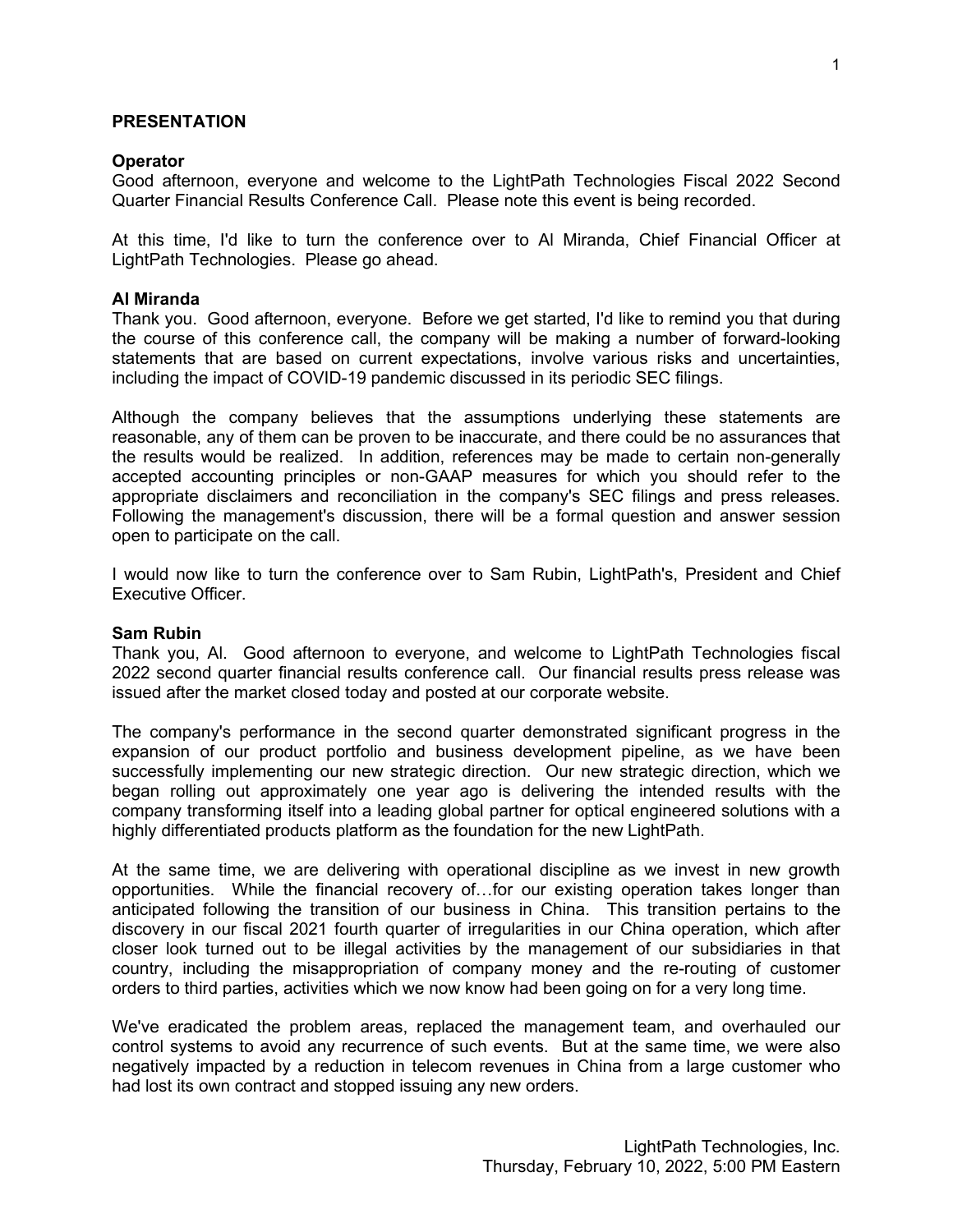Our revenues in totality from China remain below where we thought they would be in terms of recovery, which has had a corresponding impact on our profitability since telecom sales, which principally had been for 5G infrastructure build outs are for products, which produce some of our highest margins. While we are glad to share that the said telecom customer has now began ordering again, those orders are still at a much lower volume than before. And we expect to take a couple of quarters to start scaling.

Beyond these challenges in China, our overall business globally continues to be solid. Revenues for the second quarter and backlog at the end of the period, increased from the first quarter. The backlog factors in the renewal of our largest annual supply agreement. This contract is for the purchase of a variety of infrared optical lens elements by a major commercial customer and demonstrates our ability to supply high quality infrared optics on a commercial scale for an impactful OEM partner.

More important is the future growth potential presented by recent achievements, as we continue to execute against our strategic plan. Prior to the second quarter, management focused on executing on important changes necessary for our future growth and evolution as a company in terms of corporate governance and ESG, organizational leadership and workforce alignment. Another critical phase was infrastructure investments to increase and align capacity and capabilities.

Most recently, during the second quarter, we announced several technological and manufacturing process developments that create a basis for further differentiating the solutions we can offer as a partner to our customers. Such differentiating technologies are key in transitioning the company from a component provider, which produces items at a customer specification to the solution provider, which leverages those differentiating technologies to have a in-depth dialogue and involvement in the customer's design process, and capture some of the value created by owning the IP, which translates to premiums in prices.

LightPath is leveraging its legacy as a low-cost provider with some of the industry's best high volume manufacturing capabilities, to emerge the partner for our customers on designing optical engineered solutions, where we are adding value by offering the best solutions. As we had previously outlined, this moves us from being a component supplier, a reactive player focuses on being the lowest cost provider to a partner that brings the domain expertise in optics to the table, a position that is naturally more proactive and value-added.

This process is part of our strategic plan, which is driving our path forward. And it is now beginning to deliver the intended results with our business development pipeline, [indiscernible] forwards on the strength of our new freeform optics, infrared materials, and other technological innovations, particularly for LiDAR, AR/VR, and space applications.

Since introducing freeform optics in October 2021, we have been engaged in an increasing number of opportunities, which include non-recurring engineering projects, NREs and other programs, which could lead to valuable volume production orders. At present, we have a total of eight such high value, high-volume projects in development, all going through the customer qualification process. This is an increase of five projects from the three that we discussed during our last quarterly report.

Almost all of those programs in the area of LiDAR and AR/VR and have all launched as a result of customers realizing the value of our new freeform technology and are now working closely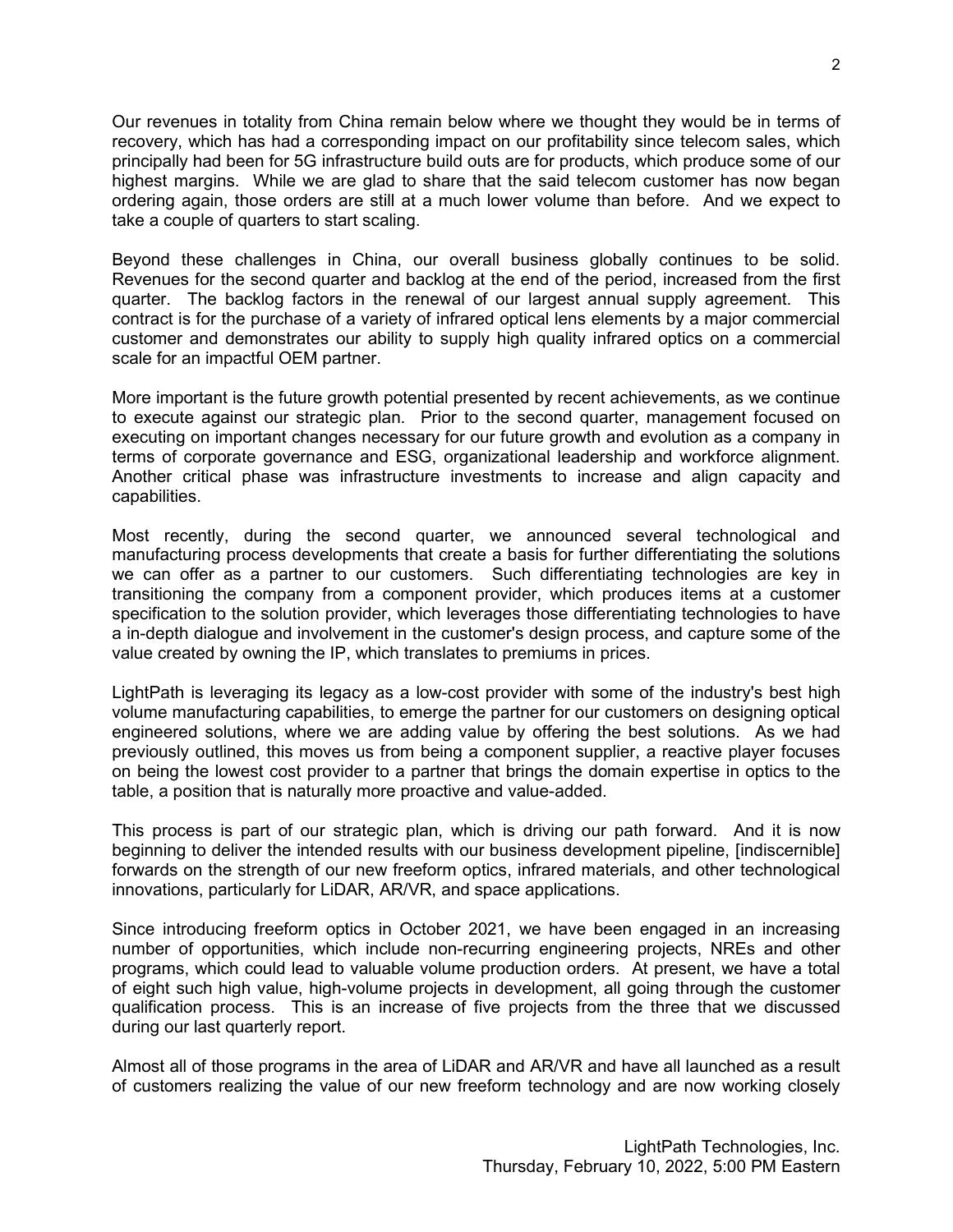with us to leverage those capabilities to deliver performance they could not previously achieve in their systems.

Growth in these programs, as a result of customers wanting priority access to freeform technology among our expanding platform of proprietary materials and manufacturing processes. Once in production, each of those opportunities ranges from \$1 million to \$5 million in annual revenue potential with staggered projection production start date over the next 24 months.

In short, we can go from one 10% customer to many of them, where our operating and financial performance will benefit from leverage on the manufacturing floor and less commoditized solutions to gain pricing power and avoid margin compression. Aided by the substantial completion of investments in manufacturing, coating, and finishing that are integral to our strategic plan, we are excited for what may materialize for growth in revenues and profitability.

We are now in the process of volume production readiness for our expanded coating facilities in Europe with no major investment planned for the remainder of this fiscal year. Our next focus in capital investments will be the expansion of our facility in Orlando in the next fiscal year.

With vertically integrated manufacturing capabilities on three continents, we are increasingly being sought after by customers and industry partners alike, which positions us to broaden our product portfolio and address some of the most prominent growth sectors of the economy, including LiDAR, augmented reality, and space technologies.

Large automotive related customer relationships are being developed for LiDAR and thermal imaging to provide both autonomous driving and enhanced vision capabilities. Today, we are in a much better competitive position to access these large opportunities due to our differentiating technologies, and in particular, our award-winning freeform optics manufacturing technology.

The industry's response to our introduction of freeform optics manufacturing technology with high volume production has been nothing short of overwhelming. Freeform optics can potentially minimize the size of consumer products such as augmented reality glasses and laser projectors. Additionally, the enhancements that freeform optics provide to optical design allow, for example, designing much wider field of use systems or better resolution and sensitivity, for applications such as LiDAR.

However, adoption had been constrained by volume manufacturing inefficiencies. By extending our molding technology into the production of high precision freeform glass optics, we are now enabling mirrored new applications and miniaturization of existing optical systems to a level that optical community has been demanding for a long time.

Two weeks ago, we announced that our new freeform optics technology had won the 2022 Prism Award for Manufacturing. Winners were announced as part of the SPIE Photonics West trade show, one of the industry's most important events of the year. The Prism Award is an annual international competition that honors the best new optics and photonics products and technologies on the market.

As mentioned, we now have underway a number of large NRE projects for the development of new custom freeform optics and sub-systems, projects which represent revenue in the form of development work that is paid for by the customers with resulting intellectual property owned by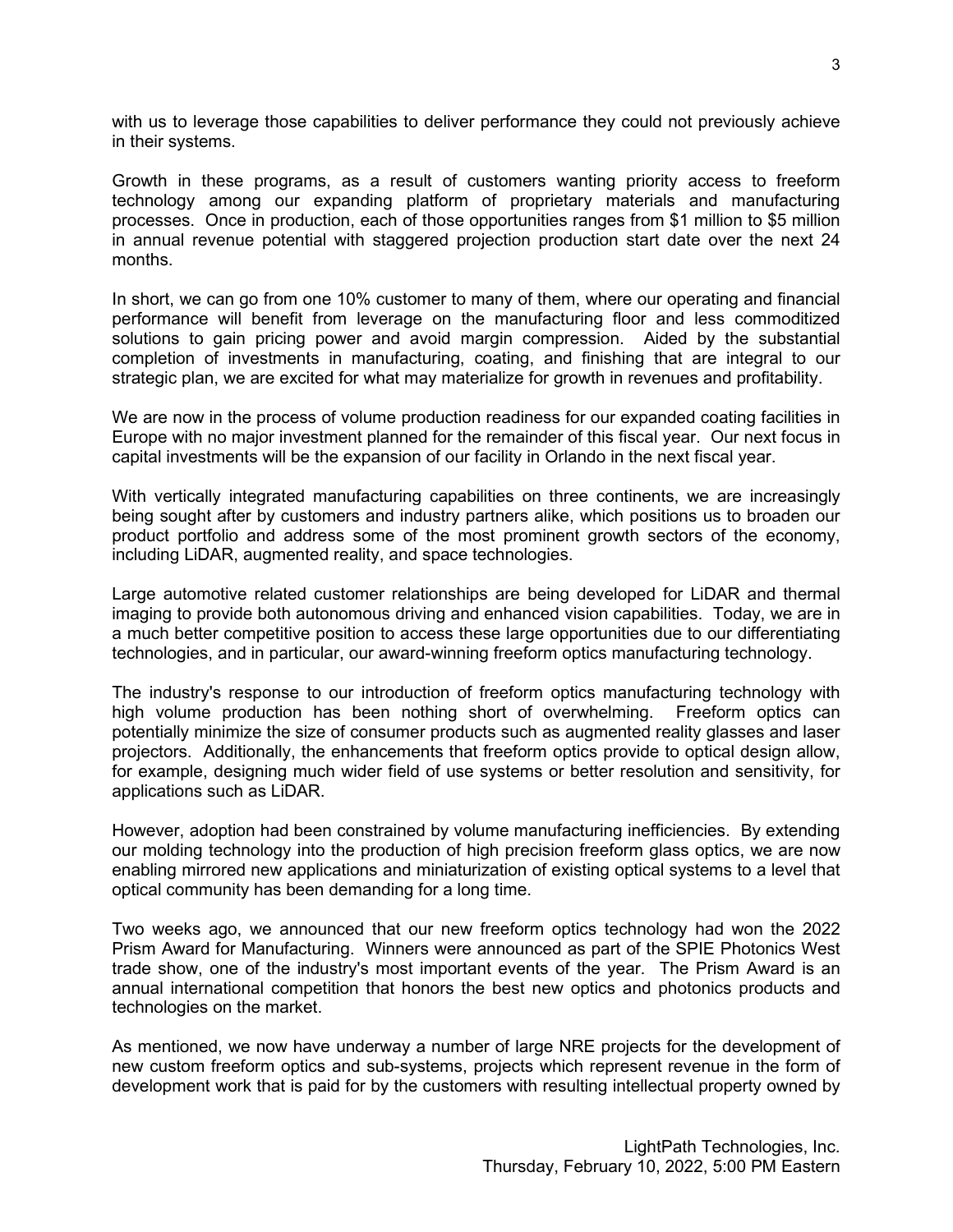LightPath are expected to lead to production orders that require a series of lenses or assemblies, which would substantially increase the company's current manufacturing volumes.

Once in production, through separate contracts, the proprietary nature of such noncommoditized orders suggest that the higher revenue generation associated with the greater volumes also will deliver an improvement in gross margins as compared with the company's existing product lines. As such, we are delivering on the strategic objective of transitioning into a value-added engineered solutions partner for large global customers as they pursue next generation technologies.

While our product portfolio has made great strides and now addresses some very exciting growth markets, our spending on research and development remained under \$6,000 for the quarter. This spending has been supplemented by NRE projects, as well as grants and partnerships, which serve as a testament to our leading expertise in photonics. Furthermore, we're very pleased to have recently been funded by the European Space Agency and Space Florida to advance the commercialization of our infrared materials to be used for optics in space.

A key objective of our strategic plan is to move up the value chain in targeted areas based on technology and engineering capabilities that we have today. To this end, we were honored to have been selected for an exclusive optical usage license to manufacture products using the infrared patented portfolio developed and owned by the United States Naval Research Laboratory.

The agreement with NRL provides LightPath with access to an IP portfolio of unique [indiscernible] composition to develop more advanced optical systems, targeting some of the fastest growing biomaterial market, including the infrared imaging market, which is expected to grow from \$5.8 billion in 2022 to \$8.3 billion by 2025, and the multispectral imaging market, which is estimated to grow from \$10.9 billion in 2022 to \$17.6 billion in 2025. I'm pleased to report that we are receiving very strong market feedback on our NRL IP portfolio, which reaffirms our assumptions that such materials provide significant value.

Another development that supports our better positioning is in the area of pricing. In recent months, like the rest of the world, we have experienced price increases on raw materials and energy. As Al will mention in his comments this has also impacted our margins, in particular, in infrared optics, which are mostly manufactured in Europe where energy prices increased as much as three times higher rates. We are pleased to share that our stronger positioning allowed us to work closely with our customers, where we have been able to, for the most part, increase our prices to offset such increases in costs.

Those price increases will start showing an impact in the middle of Q3, and we believe will offset what would otherwise have been eroding margins, something LightPath had experienced all too often in the past. While building for the future, we are not without discipline in the present. Looking at key performance measures, we ended the fiscal 2022 second quarter by increasing our cash balance and reducing total debt and inventories as compared to the end of first quarter.

Inventories are now at a four-year low. So, we are demonstrating operational efficiencies as our backlog and revenues remain near historically high levels. Backlog grew to \$21.9 million at the end of the second quarter, an increase of over 13% from the end of the first quarter, following a new renewal of a large annual infrared optics supply agreement valued at \$4.2 million.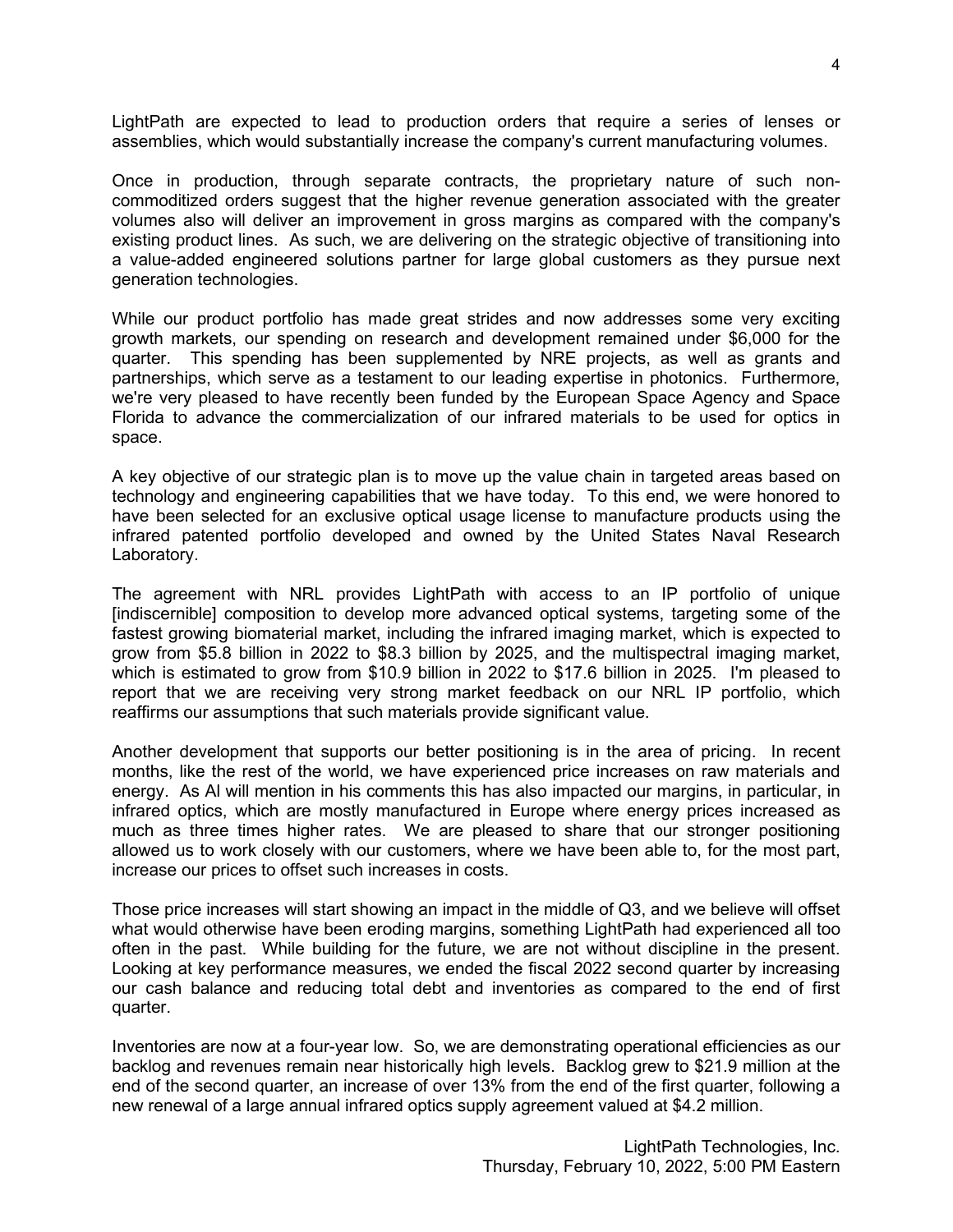Capital investments were modest at about \$118,000 for the second quarter, which is within our budget for the year as we had completed a significant increase in manufacturing capacity expansion last year in accordance with our strategic plan.

The impact of our technology development efforts, our partnership and our overall product and manufacturing expansion is a migration to higher end engineered solutions that support us with an exposure to large customers and accelerating growth markets, which are expected to lead to increased profitability particularly since it is unlikely, we would face the same commodization and competitive issues of some of our more mature product lines.

Reflecting this continued progress and outlook for growth, LightPath's leadership made open market purchases of Class A common stock during the first…of the first fiscal and second quarter. I was among this group in the first half of the fiscal year, and now stand even more aligned with all our shareholders.

This concludes my formal remarks. Now, I'll pass the call over to Al Miranda, our CFO, to review financial results for the second quarter.

# **Al Miranda**

Thank you, Sam. I'd like to remind everyone that much of the information we're discussing during this call is also included in our press release issued earlier today and will be included in the 10-Q for the period. I encourage you to visit our website at lightpath.com to access these documents.

Since Sam just covered the highlights of our strategy and our key accomplishments and business drivers, I will discuss some of the primary financial performance metrics and provide additional color on them to better assist investors in analyzing the company.

As a reminder, we had been significantly impacted by the transition and business conditions in China during the fourth quarter of fiscal 2021 and to a lesser extent in the first and second quarters of the current fiscal year. At this juncture, while revenues have been recovering; they still remain below the pre-transition level. LightPath's second quarter financial results are also negatively impacted by expenses associated with the management and employee transition in our Chinese subsidiaries.

On an expense basis, one-time cost charges and accruals were incurred in large part during Q4 of fiscal year 2021 with additional items in Q1 and Q2 of this year, all of these items are fully addressed in our earnings press releases and SEC filings. While certain civil legal proceedings were ongoing, we are unaware of any further expenses or charges to be incurred going forward. At the same time, we remain focused on our overall strategic plan, and we are on a trajectory for longer term growth and profitability.

On a consolidated basis, revenue for the second quarter of fiscal 2022 was over \$9.2 million. That's up from the first and fourth quarters. So, we are seeing sales building back, but we are down from prior year period of \$9.9 million.

Sales of infrared products comprise 55% of the company's consolidated revenue in the second quarter of fiscal 2022, as compared to 48% of consolidated revenue in the same period of the prior fiscal year.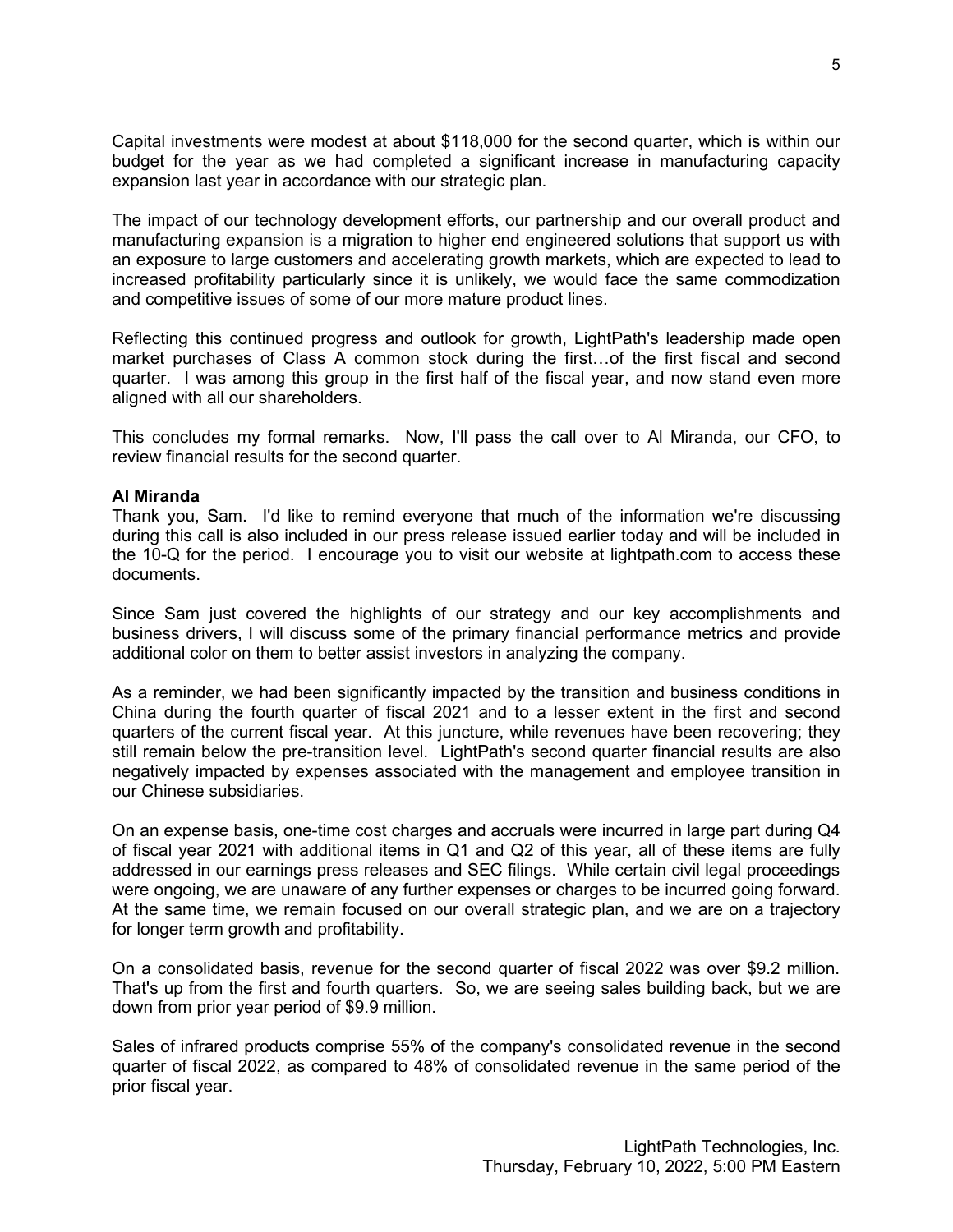Visible precision molded optics or PMO sales represented 41% of the consolidated revenues in the second quarter of fiscal 2022, as compared to 48% in the same period of the prior fiscal year. PMO sales as a percent of overall sales is lower than optimal, Sam has said, due to reduced sales to our major telecom customer in Asia. Specialty products continue to be a small component of the company's business, representing 4% of consolidated revenues in the second quarter of fiscal 2022 and 2021.

Revenue generated by IR products was approximately \$5.1 million in the second quarter of fiscal 2022, an increase of 4% sequentially from \$4.9 million in Q1 of 2022 and up 6% and \$4.8 million in 2Q 2021. The increase in revenue is driven primarily by customers in the industrial and defense markets.

PMO sales were \$3.8 million in Q2, flat from Q1 and down 21% from \$4.7 million in Q2 of fiscal year 2021. Year-over-year decline is due to lower telecom sector revenues and other sales in China, as mentioned. Beyond these reductions, the company's PMO revenues have strengthened in the areas of sales, through catalog and distribution channels, as well as increases in sales to customers in the industrial, commercial, and medical industries.

Specialty revenue is sort of a catchall for products or services that don't fit the other two categories. And they represent a small component of our consolidated revenues. Over the last few quarters, there has been a shift from one-off products towards more NRE projects. This is a different type of revenue altogether.

As discussed last quarter, we expect to see an increase in NRE revenues this fiscal year driven by the need to engineer solutions for new products like freeform molded lenses as Sam has mentioned.

These are one of our new key technologies that we're bringing to market. As we develop these types of products and deliver prototypes, and they are accepted and qualified, we would then expect to receive production orders where we manufacture in quantity. In Q2 2022, we handled a growing number of NRE projects for commercial and defense application again, as Sam mentioned earlier.

Let's now move the discussion to margins. I'd first like to share some background that will be helpful for modeling purposes and in understanding the impact of our overall strategic direction. PMO margins are typically higher due to our molding, which enables mass production and a more automated machining process.

IR historically was more manually produced. But with the growth in our molding technology, as applied to IR products being made from our proprietary BD6 material, the margins will increase from both the advantages of the material cost and using the automated molding process.

In addition, as we migrate towards engineered solutions, we expect margins to increase. This is due to several factors, including multiple lenses required for an assembly, both types of lenses used in a single solution and custom-built solutions, where our engineering and proprietary designs along with our manufacturing and assembly will dictate pricing and margins that may be more immune to industry trends.

As a result, ASP, average selling price, which is often cited by analysts who cover us may be rendered less relevant in the future. To this end and for competitive reasons, we are going to speak to other metrics and not ASPs when addressing revenues, costing and margins.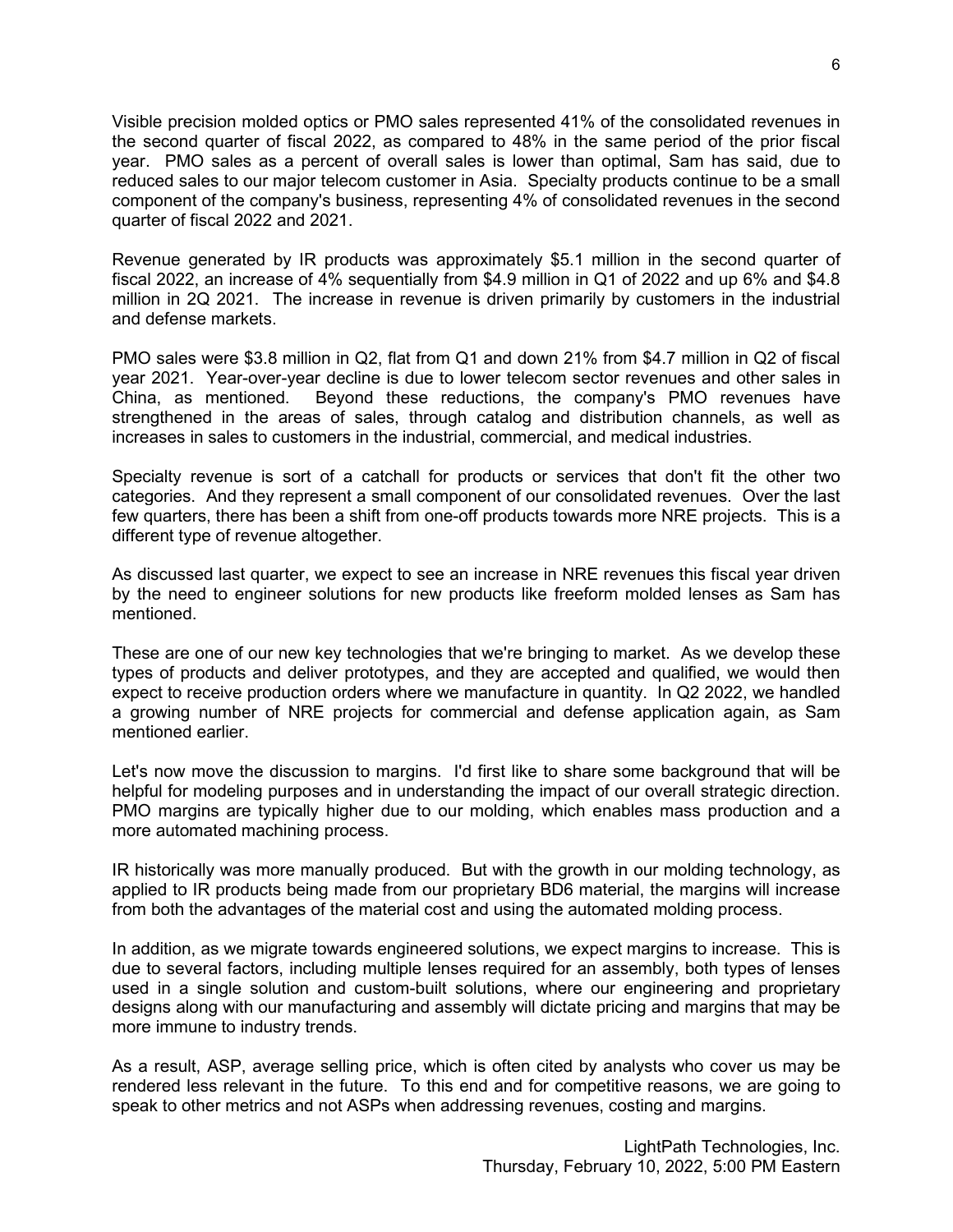Our consolidated gross margin as a percentage of revenue was 30% for the second quarter of fiscal 2022, compared to 37% in the same period of the prior fiscal, and 35% in the first quarter of fiscal 2022. The decrease in gross margins as a percentage of revenue is primarily due the mix of products sold in each respective period.

While IR sales have increased, the majority was on a high-volume contract. We also had a negative impact on margins as we extended our coding capabilities in Europe. The ramp up and learning curve of coding in the quarter means fully burdened costs with low volume output. And this is typical for a new coding implementation.

Moving on to operating expenses. During the second quarter of fiscal 2022, total operating expenses were \$3.8 million, an increase of \$206,000 or 6% as compared to \$3.6 million in the same period of the prior fiscal year. SG&A costs increased by approximately 7% as compared to the same period of the prior fiscal year. Higher SG&A cost is primarily due to \$153,000 of expenses incurred in Q2 associated with our transition in China, including legal and consulting fees.

In addition, we determined that one of the Chinese subsidiaries is obligated to pay \$248,000 in VAT [ph] and related taxes from prior years, which was accrued during the three months ended December 31. The remaining increase in SG&A expenses is due to increase in personnel related costs and a moderate increase in travel expenses as COVID-19 restrictions are reduced. These increases were partially offset by the absence of approximately \$400,000 of non-recurring additional compensation to the company's former CEO in the prior year period.

In terms of total employees globally, we now have 15% fewer than we did a year ago. We hired senior executives to help with our strategic implementation, that including scaling of operations, as we prepare for significant growth ahead. In addition, we replaced our temporary leadership in China with permanent hires that are more well versed in the industry, as opposed to the fixers or crisis management experts we initially brought on. Several key roles throughout the global organization were filled by promoting from within, which is something we would like to emphasize.

This approach also helped us realign our product groups in the direction of our new strategic plan. To this end, we created technical engineering, sales leadership for select product groups, and we expect to add one more for this purpose, otherwise we are at an optimal workforce level at the present time.

Moving on, net loss for the second quarter of fiscal 2022 was \$1.1 million or \$0.04 per share compared to a net loss of \$147,000 or \$0.01 per share in the second quarter of fiscal 2021. The increase in net loss for the second quarter of fiscal 2022 was primarily attributable to lower revenues, and gross margin and increased SG&A expenses including the one-time expenses.

The resulting decrease in operating income was partially offset by a decrease in the provision for income taxes of approximately \$206,000 as compared to the same period of the prior fiscal year. For modeling purposes, we have remaining NOLs to cover our profits on a consolidated basis in the US and pay only Chinese income tax. In Latvia, they level a distribution tax on distributed earnings, but we reallocated the profits to future growth activities. So, we have not been accruing tax on earnings there.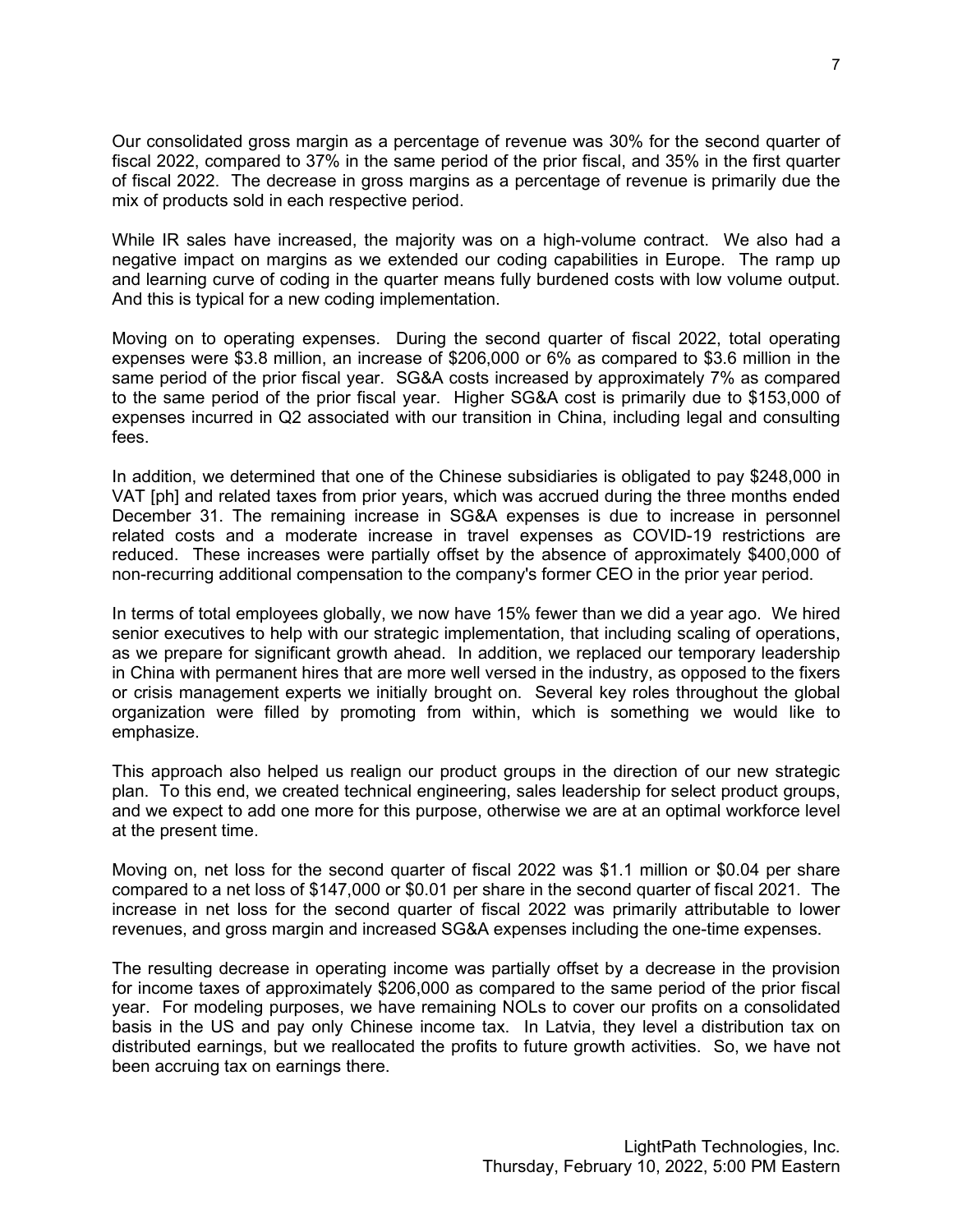Cash was \$5.1 million at the end of Q2, 2022, up from \$4 million at the end of Q1. Cash flow provided by operations was \$1.4 million in Q2 compared with the net cash used in operations of \$157,000 for the first half of the year. This compares with cash provided by operations of \$880,000 in Q2, 2021 and \$1.5 million for the first half of last year.

Second quarter differential cash flow from operations is primarily due to changes in working capital items, partially offset by the net loss. Cash invested was \$118,000 for Q2, and over \$1.3 million for the first half of this year. Cash used in financing activities was \$192,000 for Q2, and the effects of exchange rates on cash was a negative \$4,000. Therefore, the change in cash was positive \$1.1 million for Q2 and negative \$1.7 million from the end of the prior fiscal year to the end of the second quarter of fiscal 2022.

At December 31, 2021, from the beginning of the fiscal year, receivables increased by \$300,000, payables and accruals reduced by \$653,000 and inventory has declined by \$1.4 million to \$7.3 million in total.

Our backlog as of December 31, 2021, was \$21.9 million, up from \$19.3 million at September 30, 2021, and \$21.3 million at the start of the fiscal year. The quarter ended backlog is the highest level in a year, which accounts for new contracts signed and the renewal of our single largest contract valued at \$4.2 million, which have been partially offset by the reduction of certain telecom business as we've discussed.

For our largest contractor are normal deliveries through the year, to bring the backlog level down as the year progresses. This December's renewal of our largest contract marks the fifth consecutive year that we have won the high-volume order. In addition, from the same customer, we have expanded our relationship as a value partner to provide other IR solutions under separate programs. As a reminder, it is customary for our backlog to fluctuate during the year because of the timing of bookings of orders and annual renewals from all of our customers.

With this review of our financial highlights and recent developments concluded, I'll now turn the call over to the operator, so we may begin the question-and-answer session.

# **QUESTION AND ANSWER**

# **Operator**

Ladies and gentlemen, at this time, we will begin the question-and-answer session. To ask a question, you may press "\*" then "1." If you are using a speakerphone, we do ask that you please pick up your handset before pressing the keys. To withdraw your question, you may press "\*" then "2." Once again, that is "\*" then "1" to ask a question. We will pause momentarily to assemble the roster.

The first question today comes from Brian Kinstlinger with Alliance Global Partners. Please go ahead with your question.

# **Brian Kinstlinger**

Great. Thanks so much. First, really easy one on the numbers. Your year-over-year trends have been [technical difficulty] by your large China telecom customer. Can you tell us what your year-over-year revenue growth would be without this customer during 2Q? So, if you took it out of a year ago's quarter and this quarter, what would the comparison year-over-year be for revenue?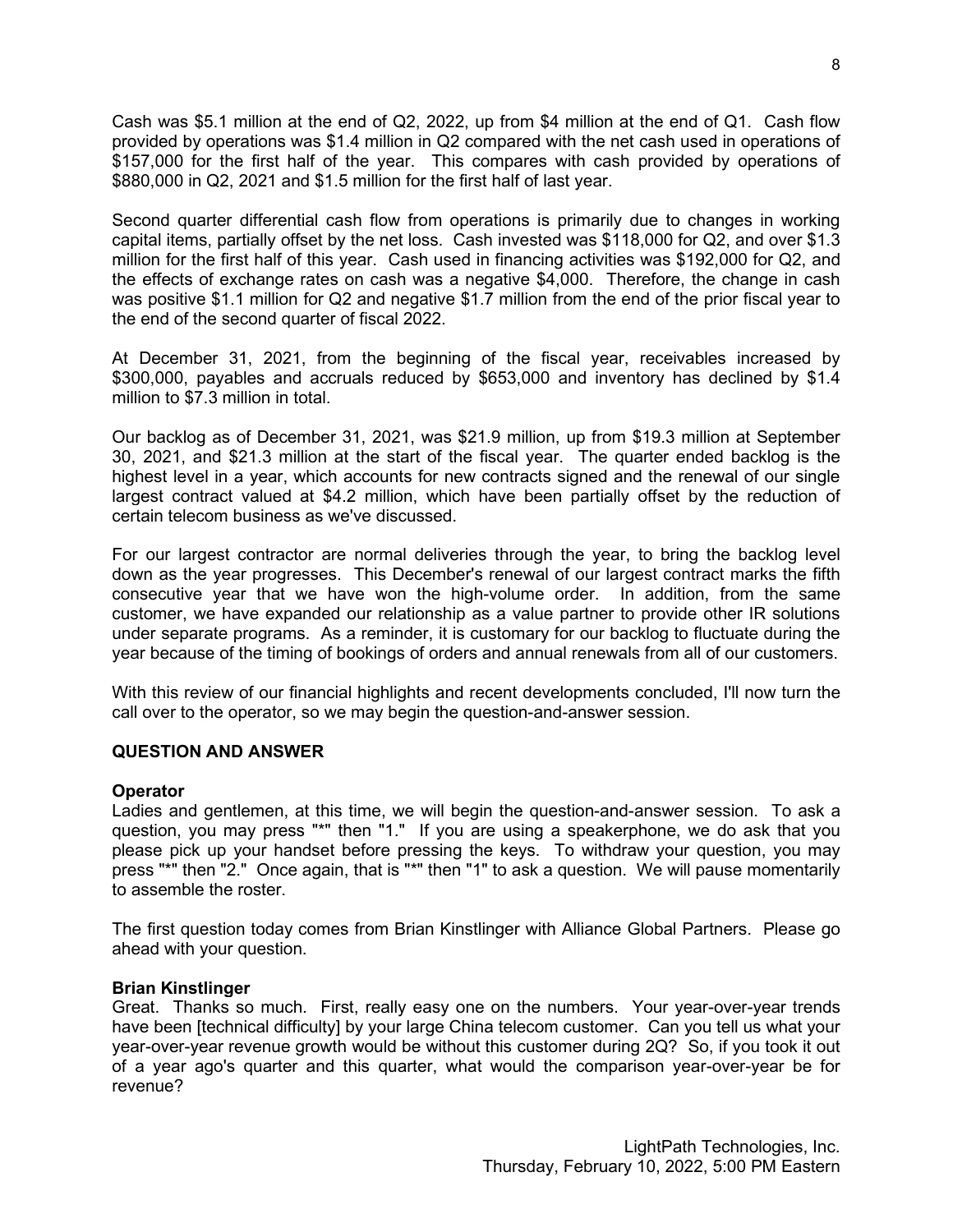### **Sam Rubin**

We'll pull up the number while we are speaking, if you have a follow-up question maybe we start with that one.

#### **Brian Kinstlinger**

Yes. No worries. Yes, that's fine. So, I wanted to talk about the eight…the group of content engineering programs, it's helpful to get those details you gave, before they go to production, I suspect you're going to find out whether they're going to move forward with your lenses as part of production. So, what point…at what point do you expect an indication? Is that in calendar 2022 from any of these or a few of these, or is that too soon?

And the second part of that question is of these eight programs, are they also testing other optical providers lenses, or right now, are they exclusively testing yours?

### **Sam Rubin**

Yes. A great question. I think as you indicated, the process between the moment we developed the initial items until we're actually in production is fairly long. In most cases, it's a very structured process, such as EVT, DVT, and steps like that and production readiness, especially in the automotive. I'd also…and so the time we're talking about delivering initial prototypes for almost all of those eight in the next three or four months, I believe. But from the initial prototypes, they need to go through extensive testing and in some cases, environmental testing. Then we need to do the transition into manufacturing, the DVT and low volume and so on. And that can take as much as a year until production actually scales to the long-term projection numbers we have from customers.

At the same time, I mentioned it last quarter, and I want to emphasize it again, many of those customers have not established product lines, as we're stepping in. So, especially in LiDAR and in some of the AR and VR, successor is not only our ability to develop a product and our product meeting the needs, but it is also the customer winning whatever they need to win downstream and down the globe. And there's, obviously some uncertainty around that.

In terms of competing with others, yes, so actually cases, at least a couple of the eight were the customers are being already serviced by another vendor out in Asia, and they're coming to us because that vendor specifically cannot achieve the same optical performance that we can. So, we still…we feel we even though there are companies working on the freeform and others wanting to go in there, we're definitely, we're confident that we have a significant advantage in that area.

#### **Brian Kinstlinger**

The others, you're the only one, you stand on the one hand for your [multiple speakers].

#### **Sam Rubin**

Statement, as strong as that. I would say that, yes, all in plastic, in polymer optics there is definitely possibilities that don't existed for a while, and some customers use them, and in some applications it's very suitable. In low volumes and other capabilities, also some have used. As far as I know, there is at least one molding company that I know of that is attempting to produce some freeform molded glass lenses, but so far, as far as I know, unsuccessfully.

#### **Al Miranda**

Brian, the answer to your question is Q2 sales would have been up 8% comparatively,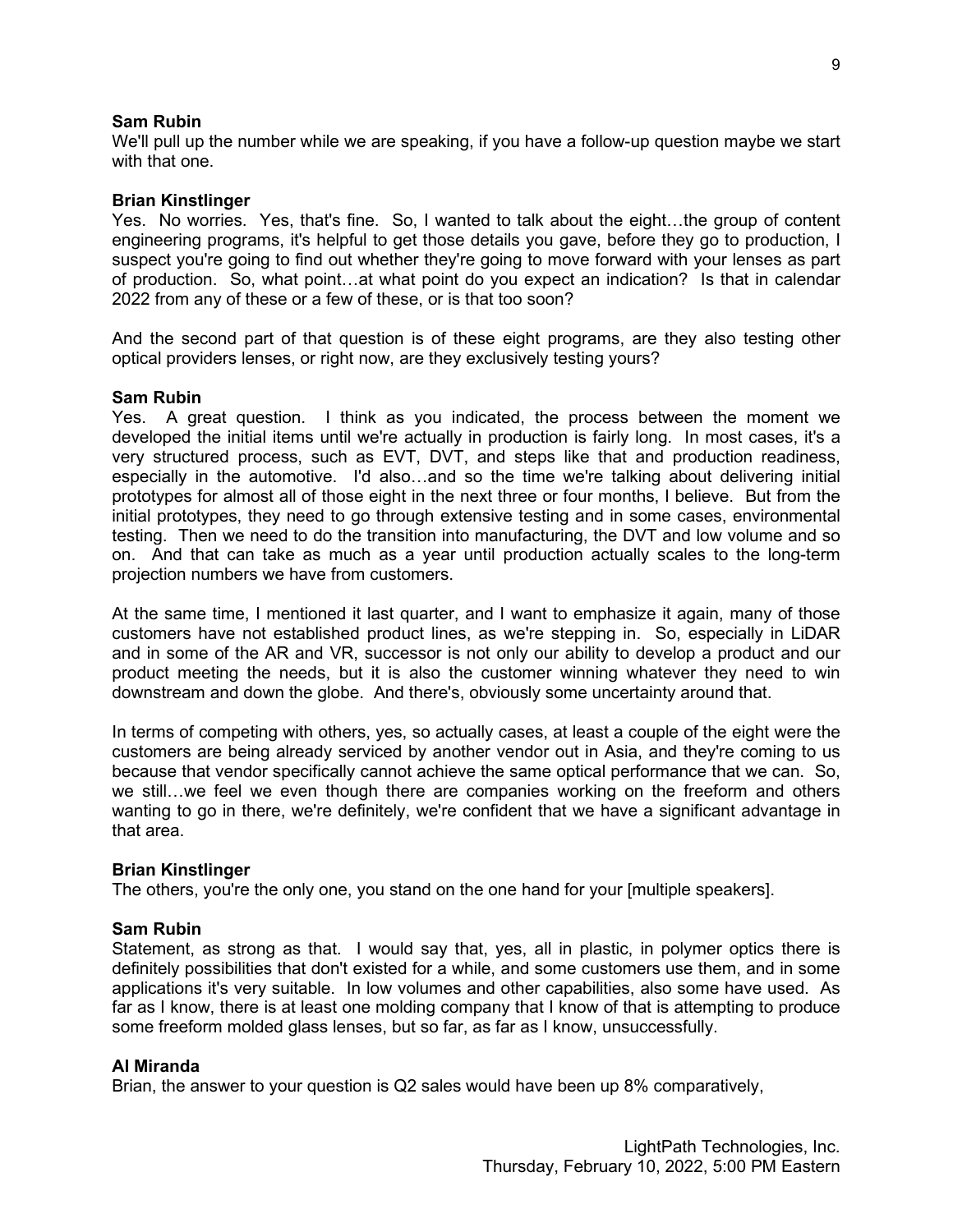# **Brian Kinstlinger**

Right. That's helpful. That's a better picture of demand outside of one customer. And then on that large Chinese customer, you said there were some small orders, but with that telecom provider no longer having that large 5G infrastructure build-out contract, at least that's what I believe, do you think going forward, we should still expect that customer to remain rather small or is there an opportunity to ramp up at some point for any reason that we might not be aware of?

# **Sam Rubin**

Well, without touching on information the customer might consider sensitive, I would say it's that from what we understand, at least for the next two or three quarters, what we're seeing now is what we should expect. But I don't know what else they have in the pipeline. I do know that from the work they have, they have actually given us a bigger share this year percentagewise compared to what they had in past years.

# **Brian Kinstlinger**

Okay. And then I wanted to touch on the gross margin. If I look at the…and you guys gave some detail, but if you look at the mix of your PMO infrared as a percentage of sales, they were about the same in December and September quarter. So, each of the last two quarters yet, despite the yield issues being better in the December quarter, at least I assume, because you've talked about that last quarter being fixed, the gross margin dropped 450 basis points sequentially. So, what am I missing from this major drop is I thought we'd be recovering all year. Thank you.

# **Al Miranda**

So, Brian, we would definitely have to get into the leads on sort of giving you the, maybe the fullfledged answer you want. But in general, what we saw in this quarter was that the IR margins were lower in Q2 than in Q1. And there were some cost drivers behind that in particular, some of the things that Sam mentioned, which is, this unexpected energy price hike in mid-November and December, the fact that we instituted…we put in place the coding facility in Latvia, fully burdened costs went in in the quarter, but they were still producing at low volume.

So, there's a few factors that went in there, that were cost drivers that were a little bit different than what we saw in Q1. We also have energy cost increases in China, but not nearly as bad as what we're seeing in Europe. As Sam said is correct…we've taken series of corrective actions, which we'll see in Q3.

# **Brian Kinstlinger**

Okay. So, help us because it's my last question on gross margin. And my last question for now. I think gross margin has fluctuated so much and clearly mix drive that…you can handle, and you can't predict mixed just like me, who can is my point. But how should we think about margin going forward? What is reasonable for this business that we should expect going forward, maybe could 50:50 or is that too unpredictable based on size in freeform? I just, I guess it's been difficult to predict and it's, and I've at least been very bad at, so maybe help us out to understand how we should think about that going forward.

# **Al Miranda**

So, I think Brian, for us, what we saw in Q2 is on the low end of what we should…what our expectations are, what internally we model.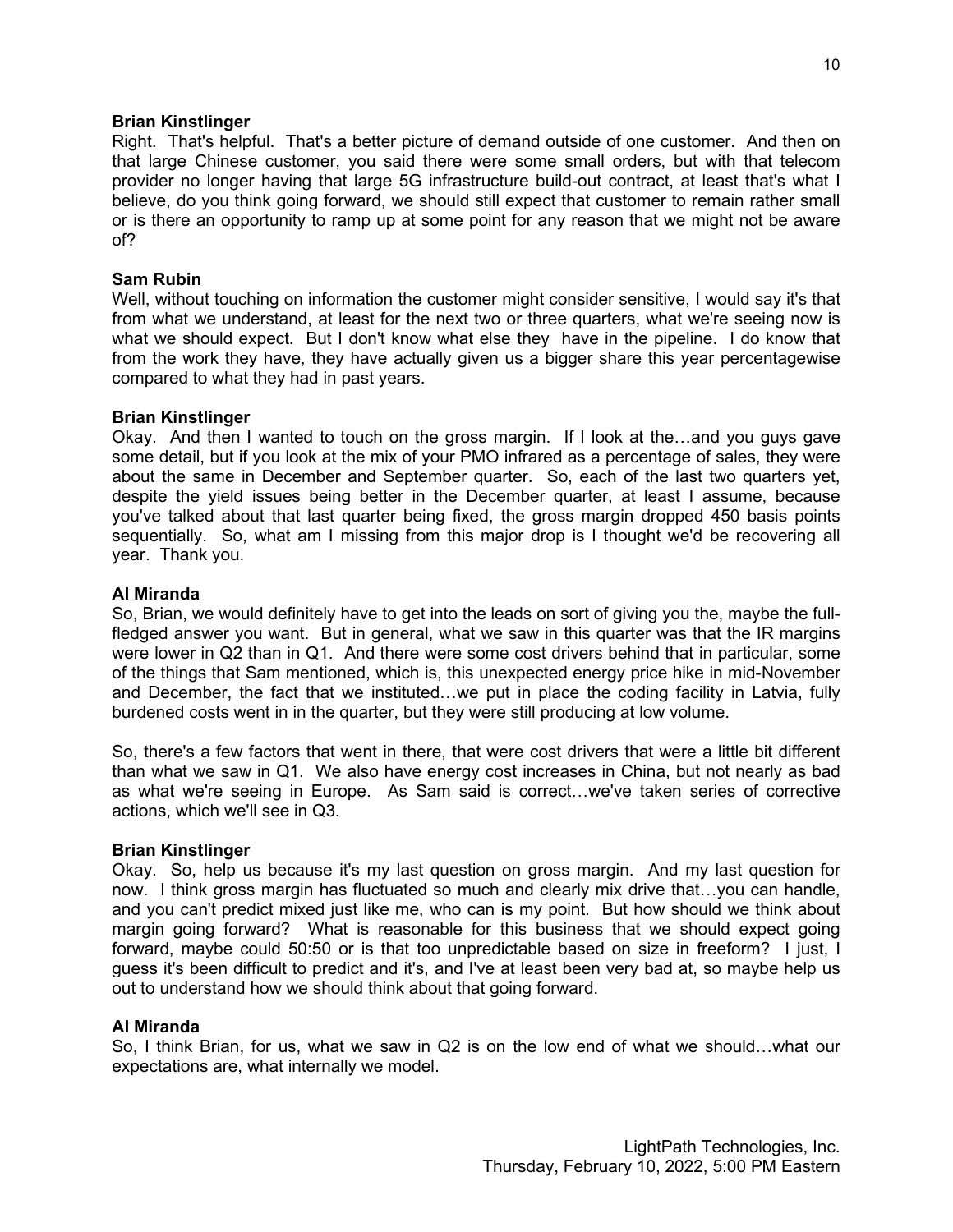# **Brian Kinstlinger**

Right. What is your goal long term?

# **Al Miranda**

Our long-term goal is to get to 40% and hold it there.

### **Brian Kinstlinger**

And it cannot be in 18 months. Could that be sooner, with you bringing on freeform that will hurt yields? I mean.

# **Al Miranda**

I think a lot of it has to do with the ramp-up of freeform and the sort of unique applications and the proprietary nature of the customer relationship that would change the margins for us, and Sam is…

### **Brian Kinstlinger**

Yes. Sam is…

### **Al Miranda**

There's a lot of variables that go into that, the customer, the LiDAR, and those markets, right. When does that...when do those markets take off? And which one of those eight that we're doing business with now are the winners, which ones are the losers? What was the timing of that? Those are things that if you, as an analyst knew you would direct the rest of us, where to invest all our monies.

#### **Brian Kinstlinger**

Yes. Okay. Thanks so much.

#### **Sam Rubin**

Thank you, Brian.

#### **Operator**

Our next question will come from Dave King with B. Riley FBR. Please go ahead with your question.

#### **Dave King**

Thank you. Good afternoon. My first question is regarding NRE revenue. What is it now? And what do you think that will be one year from now?

#### **Al Miranda**

So, we're not giving that information out just yet. We're not parsing that specialty group to what is NRE and what isn't. And the reason why it's because there's not a direct correlation between a dollar of NRE that doesn't directly correlate into a dollar of new revenue down the road. I think what Sam did is he says we had three projects, we moved it to eight. So, if you think about NRE that way, that's probably a better indicator. If we had three projects, the probability of getting one is 30%, but if you've got eight projects, the probability of getting two is greater than, the probability of getting six. So, I think for the time being, that's a better indicator of the direction where NRE is going.

11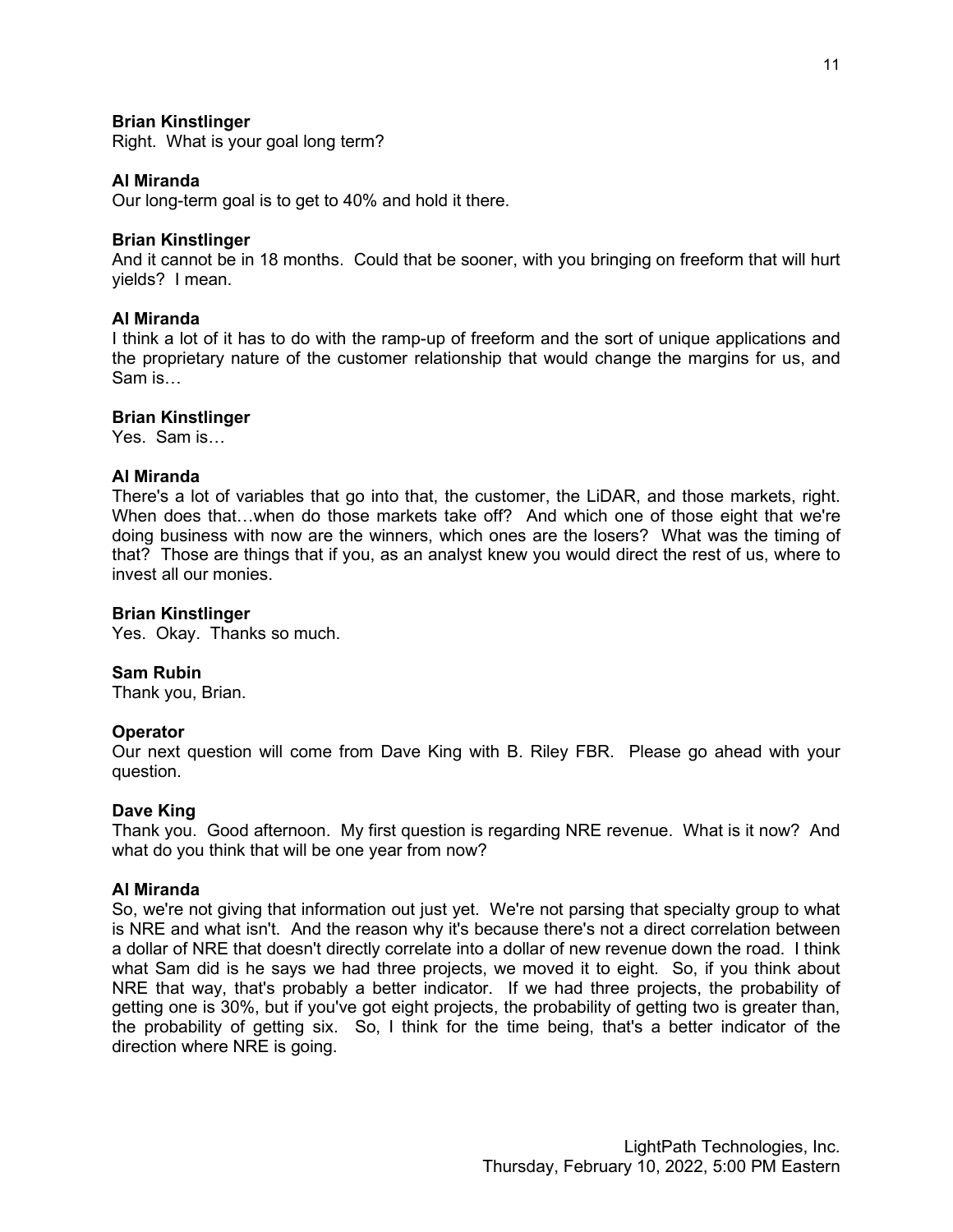### **Sam Rubin**

Yes, well, I don't think we look at NRE as a major revenue stream or something sort of usually worth talking about. I brought it up in such an extent this time, because the share of increase and how much interest we're getting, and the money customers are willing to put into sometimes accelerate the development or be earlier in line is I think a very good indicator to just how relevant the technology that we've been developing is. And I think it's in relative terms, we're seeing far more NRE today than I think we've seen in as far as I know, a few years, but by itself, again, it's not a financial measure, that's not.

### **Dave King**

Got it. And regarding those eight projects you mentioned, I assume they include AR, LiDAR. And you mentioned that once they go into production, they could be anywhere from \$1 million to like \$5 million. Is LiDAR or AR bigger than LiDAR and you know like or so, should we be thinking about AR closer to \$5 million and LiDAR closer to \$1 million or vice versa, any more color on that?

### **Sam Rubin**

Well, more vice versa. We're seeing the LiDAR tends to be higher in terms of total dollar amount. First of all, more optical components in it, so it's usually everything that we're doing in LiDAR is just set of optics that works together. I guess the car is less sensitive to weight than the person loads. And in the AR/VR, at least now the volumes that we're seeing from customers are modest. And by modest, I mean, it's still tens of thousands of units, but it's not 500,000 units. So…

### **Dave King**

Got it. And then my next question is once all these projects, programs, ramp in the next couple of years, I mean, can you talk about the capacity situation? How are you…how much incremental capacity you need to add?

# **Sam Rubin**

Absolutely. That's actually a great question that we're looking into as we're speaking these days. And the reason is, as I mentioned before, we are very lucky to be able to leverage the fact that we build our own molding equipment in such a way that all of these new free forms and larger lenses and unique lenses we're making, we can make them in our molding equipment. However, the cycle time in them, and sometimes the cost of tooling is going to be different. And we're only now starting to get our feet wet enough with some low volume production of some of those to know what it is. But definitely one way to look at how much units are coming out of a specific molding machine, it would probably be lower, but how much dollar revenue is coming out, it would definitely be higher for those.

#### **Al Miranda**

But I think the important part is we can retrofit existing equipment. We don't have to build a whole new factory or buy all new capital equipment. We simply retrofit the existing.

#### **Sam Rubin**

At a actually fairly low cost. It's not very significant.

#### **Operator**

Our next question comes from Scott Buck with H.C. Wainwright. Please go ahead with your question.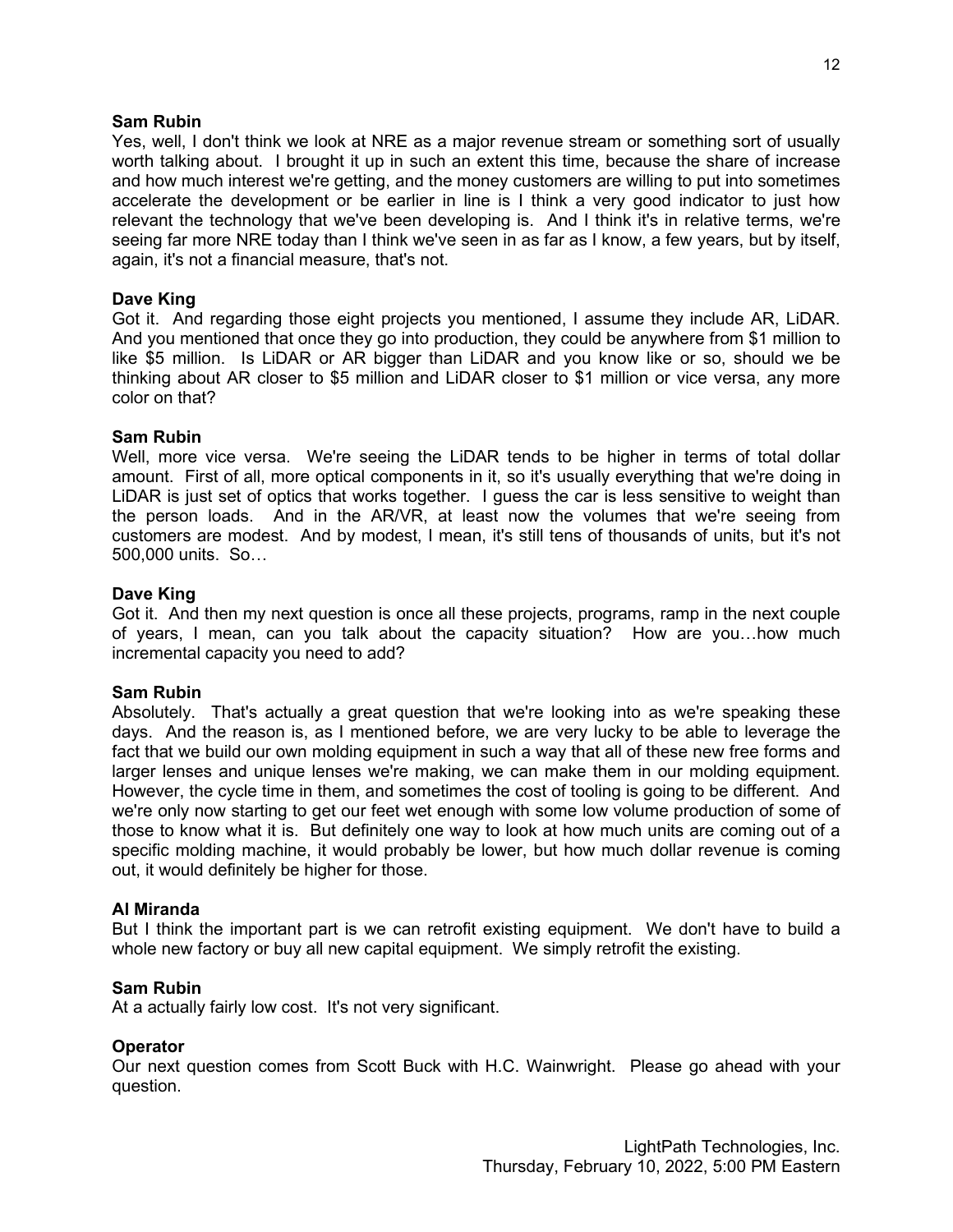# **Scott Buck**

Hi, good afternoon, guys. I want to circle back on the gross margin conversation. First, what was the headwind on gross margins from the completion of the coding department in Latvia? I mean is that a 100 basis points, or is it something less than that?

# **Al Miranda**

Oh, sorry, Scott. I didn't convert it into a basis point in my head. Yes, I think it's probably one, right?

# **Sam Rubin**

Yes, two, yes,

# **Al Miranda**

Yes. One, one, a little more than one. Yes. It's...no, it's not...like I said, it's common, to have the ramp-up phase and start moving production work in there. So, I'm not concerned about it. I mean, other than it, it negatively impacts our financials, but I'm not concerned going forward.

# **Scott Buck**

Right. No, that's helpful. And then given that, it seems like product mix is going to be kind of what it is for the foreseeable future, or at least the next few quarters. Is there anything proactive you guys can do to help give those gross margins a bump?

# **Sam Rubin**

Yes, so that's a great point because I wouldn't quite say it's necessarily going to be what it is. It always tends to be that infrared products and what we call the diamond turned and such have longer lead times. And so, the time to turn from an order until a shipment is much longer wherein molded optics because of the very large bank or selection of lenses and molds that we already have, we can actually turn around very quickly. And sometimes in a matter of a week or two, from the moment an order comes in, we can ship PMO lenses. So, we are very cautious, because the recovery in China is taking longer and the sales in China are of all PMO, 100%. We don't have anything other than the molded IR and molded PMO in China, but they could…it could turn at any…I don't want to say any day, because that sounds a bit extreme, but it can definitely…that's a ship that can turn around much faster than IR revenue can.

# **Scott Buck**

Okay. That that's very helpful, Sam. And then I'm curious…

# **Sam Rubin**

I'd just say on that, just to finish, we're frustrated from the recoveries there, but wait…and signs are not great that it will accelerate very quickly, but we're keeping hopeful about it.

# **Scott Buck**

Right. No, that's fair. I appreciate that color. And then last from me, I was hoping you guys could kind of touch on M&A. I know it was a little more prominent in the last couple quarters calls, but what are you thinking there. Are you still seeing a fair number of potential opportunities or has that kind of moved to the backburner as you work on some of these organic…these projects.

# **Sam Rubin**

Well, it's...yes, it's a bit of both because some of those opportunities and such need developments and nurturing over time. And so, we continue with that and nothing drastic has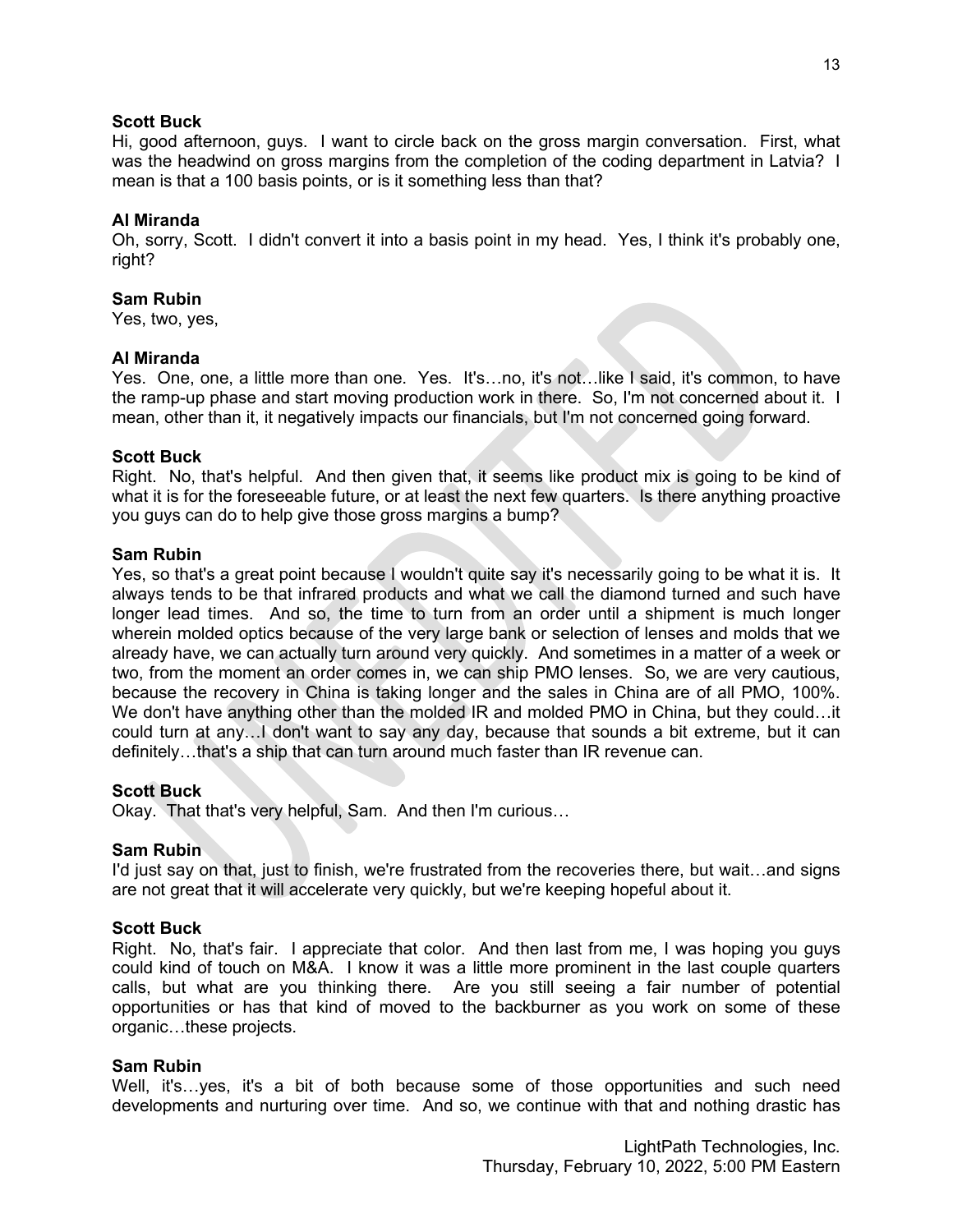changed in our thoughts about this, meaning we still see it as a part of growing the engineered solution, more significantly. We're still in touch with those companies. At the same time, we extend great discipline internally about where to focus. And so, as we mentioned, we were focusing on operational improvement. I think the results on inventory and cash are great from that point of view, but we're also seeing slower recovery. So, we're also trying evaluating where we are. We wouldn't do something in haste just to get going with M&A or so on if we don't think it's the right time for the company.

# **Operator**

Our next question will come from Orin Hirschman with AIGH Investment Partners. Please go ahead with your question.

# **Orin Hirschman**

Hi, how are you?

# **Sam Rubin**

Good.

# **Orin Hirschman**

In terms of the eight NRE projects, when do you think you have a first, even if it's low volume, the first commercial volume order for the freeform optics? Do you have to get the [technical difficulty].

# **Sam Rubin**

Absolutely, absolutely. We have already one that is, we've shipped prototypes for, and it is going to be a lower volume one for sure. It's not the consumer products and therefore the volume was…that actually to one of the companies that had financed the development of the freeform optics to begin this. So, a long time partner sort of has been waiting for this to mature in order to get what they've been financing.

The second one is a shipment of items for a AR/VR related application, but we're cautious there about volumes because we don't have enough visibility into the customer's pipeline and where those are going. So, I'd say within the next few weeks, we're definitely going to ship at least two…the two customers a good amount of prototypes, but we don't know yet the volume of the freeform optics.

# **Orin Hirschman**

But is it clear that the projects are going into commercial shipment?

# **Sam Rubin**

Yes.

# **Orin Hirschman**

Yes. Again, it is just…I didn't hear the first one, I's a consumer item or not a consumer item. The first one.

# **Sam Rubin**

In optics, the first one is not consumer item, but it's an actually extremely complex product that I think that delivering on that one is probably a much better and bigger indication of the matureness of the technology than some of the more consumer products.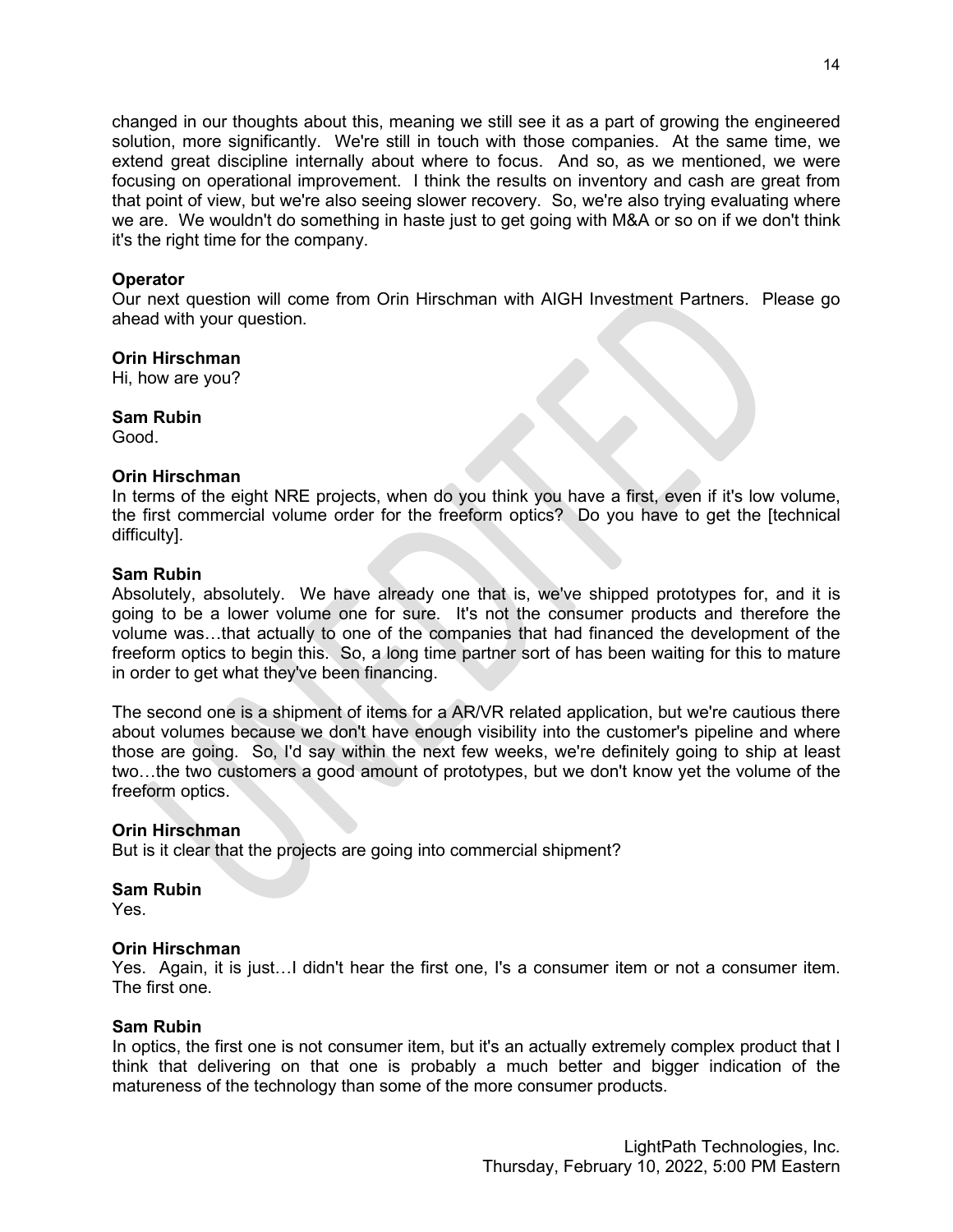### **Orin Hirschman**

Okay. But you're saying that's also low dollar ones because it's not a lot of actual dollar product?

### **Sam Rubin**

Yes. I mean, that is one…this would be on the lower end of those opportunities.

### **Orin Hirschman**

Okay. In terms of the recovery in China, one of the metrics we look at just to see what's going on in the industrial in general in China is the I believe two laser or three main laser makers here in the United States that compete head on of a handful of Chinese copycats that have come up over the years. So, I guess the question is you ship into all of them, both the domestic ones selling to China, as well as the Chinese. Is that area still growing? When you say recovery in China, do you mean just telecom part? So, with ex-telecom, how is China doing? What's going on in China?

### **Sam Rubin**

Yes. So, when I talk about the recovery in China, I talk more about specific to us rather than macro-economical events in China. And that is when we did the transition and we had to let go of the management that was doing the illegal activities, it actually included our entire sales team in China and with them, a lot of contacts and connections to customers. And so, the recovery from our point of view, besides the financial impact of all of that in terms of expenses and costs and rebuilding team, the recovery is rebuilding the sales pipeline. And it's going well, but it's…we were probably a bit too optimistic at how quickly that would…

#### **Orin Hirschman**

Did you lose any major customers in the transition?

# **Sam Rubin**

We're selling less in China than we were selling before. So, I think the answer is, yes, in a way, but as was pointed in the first question of today, excluding the large telecom, we're actually at the growth of 8% year-over-year, really that…hello?

#### **Orin Hirschman**

On that note is that the type of growth rate that you're hoping for without a telecom acceleration for the year, 18% or 10%?

#### **Sam Rubin**

Well, I don't know for the year. I don't want to make any forward-looking statements or give any guidance on that. But I would say that repeatedly, I have said since I joined LightPath, that the double-digit growth is what we should aspire to. And I still believe in that.

# **Operator**

Ladies and gentlemen, that's all the time we have for the Q&A segment. I will now pass the call back to management for closing remarks.

### **CONCLUSION**

#### **Sam Rubin**

Thank you for participating in today's conference call. We look forward to speaking with you again in the near future. In the meantime, we encourage any investor interested to contact